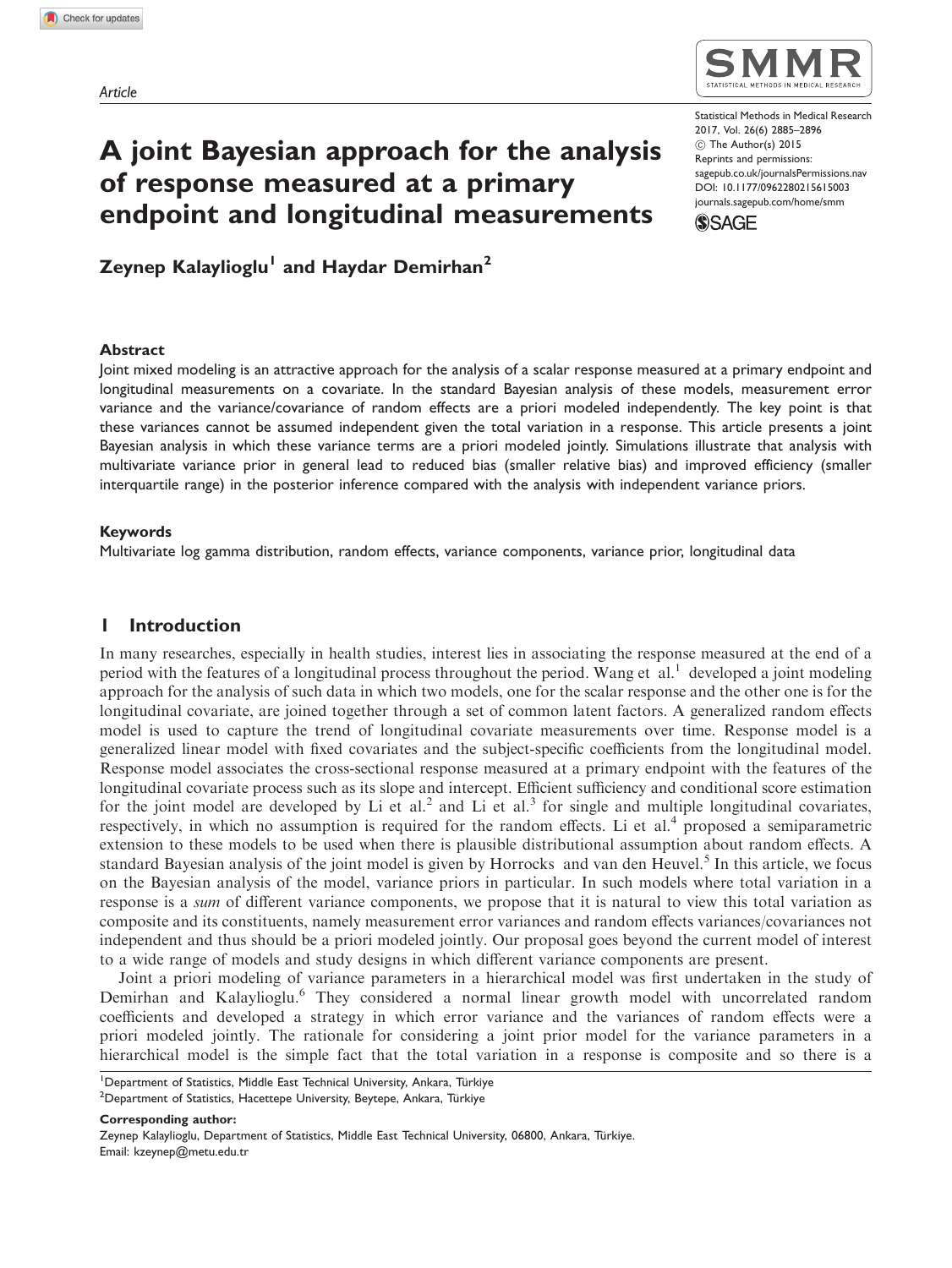certain intrinsic dependency between its constituents. In that approach, random effects variances (log transformed) and the error variance are stacked up into a vector and a multivariate prior distribution is assigned to account for the intrinsic dependency among them. For the multivariate prior distribution, in addition to some mainstream multivariate distributions such as multivariate normal and multivariate skew normal, they considered a fresh one namely generalized multivariate log gamma (G-MVLG) by Demirhan and Hamurkaroglu.<sup>7</sup> Simulation study therein, in which Bayesian analysis with joint prior model for the variance parameters and that with independent priors on error variance and random effects variances are compared, revealed that joint prior for variance components improved efficiency (smaller posterior variance) and diminished bias in Bayesian estimators of random coefficients and their population averages were compared to the the standard Bayesian analysis where independent variance priors are used. Simulation results also showed that, among the multivariate distributions considered therein, G-MVLG provided the smallest meansquared errors in all the various different scenarios considered. Their study was limited to models with uncorrelated random effects and statistical and computational efficiency of the method for models with correlated random effects remained as a question.

Given the benefits of the approach in hierarchical models with uncorrelated random effects, the idea therein is now extended to the more common way of modeling in which random effects are correlated. The objectives of this article are to (i) develop a joint variance prior approach for models with correlated random effects, particularly in the context of joint model, which is used for the analysis of response measured at an endpoint and longitudinal covariates; (ii) investigate its performance under various possible scenarios; and (iii) enlarge the suitable set of prior distribution choices for random effects covariance matrices (this provides the data analyst with flexibility in foregoing prior choice in the analysis of multilevel models).

The rest of the article on that account is organized as follows: In Section 2, we briefly mention the well-known datasets containing scalar response and longitudinal covariate measurements and present the data we analyzed in Section 5. Section 3 elaborates how to use G-MVLG as multivariate variance/covariance prior in the setting of interest. Section 4 presents a simulation study comparing the proposed variance prior and the traditional one in joint model setting in terms of relative bias, posterior interquartile range, and standard error estimates. Section 5 uses the proposed approach to determine whether postprandial glucose through the gestation can be used as a prognostic biomarker for obstetric complications in diabetic women. The article ends with a discussion presented in Section 6.

## 2 Motivating examples

There are many studies in medical research in which the aim lies in determining the association between the outcome observed at a particular endpoint and the trajectory of a covariate measurable over time prior to the endpoint, the most well-known examples being the datasets produced in SWAN (Study of Women's Health Across the Nation, see Sowers et al.<sup>8</sup>) and CARET (Carotene and Retinol Efficacy Trial, primary results of which are given in Omenn et al.,<sup>9</sup> Omenn et al.,<sup>10</sup> and Goodman et al.<sup>11</sup>). Our particular dataset at hand has come from a study conducted in Zekai Tahir Burak Women Health, Care and Research Hospital in Ankara. The aim of the study was to investigate the association between glycated hemoglobin (HbA1c) levels of pregnant women with gestational diabetes mellitus (GDM) recorded over the gestation period and the probability of obstetrics complication. The (log) serum HbA1c of the patients were recorded at the patients antenatal visits. Minimum, median, and maximum number of recordings were two, five, and eight, respectively. The dataset included, for each (i) of 259 women with GDM, (log) serum  $HbA1c$  measured at each antenatal visit (i.e. at  $t_{ii}HbA1c_{ii}$ ;continuous), maternal characteristics (maternal age ( $Age$ ;continuous), body mass index of patient before 8 weeks of gestation  $(BMI<sub>i</sub>$ ;continuous), parity  $(P<sub>i</sub>$ ;continuous), GDM history  $(GDMH<sub>i</sub>;binary)$ , GDM family history (GDMFH<sub>i</sub>;binary), hemoglobin concentration > 13 g/dL (Hb13<sub>i</sub>;binary), macrosomia history (MSH<sub>i</sub>;binary)), and the status of obstetric labor complication ( $OLC_i$ binary). For the binary variables, absence is the reference level. The analyses were carried out for GDM patients on insulin and diet treatments separately. In this article, we use the partial dataset consisting of patients on insulin only for illustrative purpose. Complete analyses including different types of obstetrics complications will be published in an obstetric journal.

Figure 1 shows the HbA1c profile of the patients with (right) and without (left) an obstetrics complication. Bold lines in the Figure 1 basically join the average of HbA1c levels of women at time  $t_{ii}$ 's. Visual comparison of the two figures offer a preliminary intuition about the association between the HbA1c profile over the gestation and occurrence of obstetrics complication. However, surely it is still difficult to set firmly whether the two figures are statistically significantly (dis)similar. To shed light on whether obstetrics complication is associated with HbA1c profile, controlled for all the other factors, the dataset is analyzed in Section 5 using the Bayesian methods considered in this article.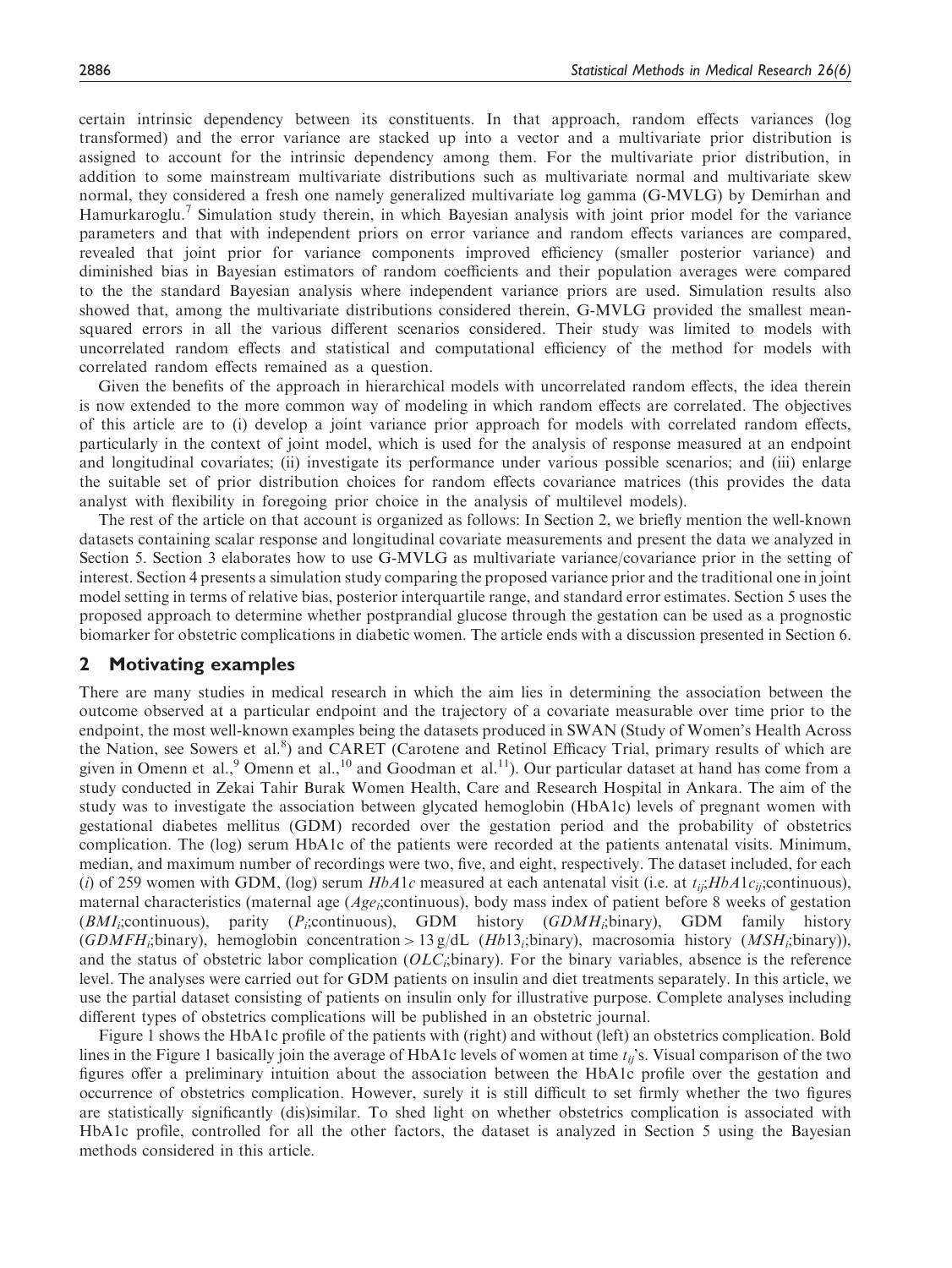

Figure 1. Serum HbA1c versus gestational week for pregnant women with GDM.

## 3 Joint model and a joint Bayesian analysis

## 3.1 A Bayesian view of the joint model

We consider the joint model framework of Li et al.<sup>2</sup> for modeling generalized responses on longitudinally measured continuous covariates. We restate the model here from a Bayesian viewpoint. Let  $Y_i$  denote the response obtained from subject i,  $i = 1, \ldots, n$ , at a primary endpoint,  $W_{ij}$  be the jth observed longitudinal continuous measurement for subject *i* taken prior to the primary endpoint of interest,  $W_i = \{W_{i1}, W_{i2}, \ldots, W_{in_i}\}$ be the set of these longitudinal measurements with  $n_i$  being the number of measurements for subject i, and  $Z_i$  be the  $1 \times p$  vector of cross-sectional covariates of mixed type measured for subject *i* including 1 for the intercept. Also let  $X_i$  denote the random coefficients  $(q \times 1)$  characterizing the  $W_i$  profile over time. In addition, let  $\beta$  be the  $p \times 1$ vector of unknown regression coefficients associated with the cross-sectional covariates and  $\gamma$  be the  $q \times 1$  vector of unknown regression coefficients associated with  $X_i$ . Below,  $U_i = \{U_{i1}, U_{i2}, \dots, U_{in_i}\}\$ be the vector of uncorrelated error terms specified under the conditional independency assumption for  $W_{ij}$ s given  $X_i$ . Then, for  $i = 1, \ldots, n$ ,

$$
f(Y_i|Z_i, X_i, \beta, \gamma) = exp\left(\frac{Y_i\theta_i - b(\theta_i)}{a(\phi)} + c(Y_i, \phi)\right)
$$
  
\n
$$
W_i = D_i X_i + U_i
$$
\n(1)

$$
X_i|\mu_X, \Sigma_X \sim F_X
$$
  
\n
$$
U_i|\sigma_U^2 \sim F_U
$$
\n(2)

$$
\begin{aligned}\n\beta &\sim F_{\beta} \\
\gamma &\sim F_{\gamma}\n\end{aligned}\n\tag{3}
$$

$$
\mu_X \sim F_{\mu_X} \n\Sigma_X \sim F_{\Sigma_X} \n\phi \sim F_{\phi} \n\sigma_U^2 \sim F_{\sigma_U^2}
$$
\n(4)

where  $\theta_i = Z_i^T \beta + X_i^T \gamma$ ,  $D_i$  is the  $n_i \times q$  design matrix for time variables,  $\phi$  is the precision parameter,  $F_X$  is the distribution assumed for  $X_i$ s with mean  $\mu_X$  and unstructured covariance matrix  $\Sigma_X$ ,  $F_U$  is a suitable distribution with mean 0 and covariance matrix  $\sigma_U^2 I_{n_i}$ , e.g.,  $N_{n_i}(0, \sigma_U^2 I_{n_i})$ , where  $N_{n_i}$  is a multivariate normal distribution of dimension  $n_i$  and  $I_{n_i}$  is an identity matrix of  $n_i \times n_i$ . Here,  $X_i$ 's are latent variables shared by  $Y_i$  and  $W_{ij}$  models. In the first one, they act as (latent) covariates whereas they are the random coefficients in the second one. As indicated above, the hierarchical structure can be thought of in four distinct levels. First level of the hierarchy, labeled with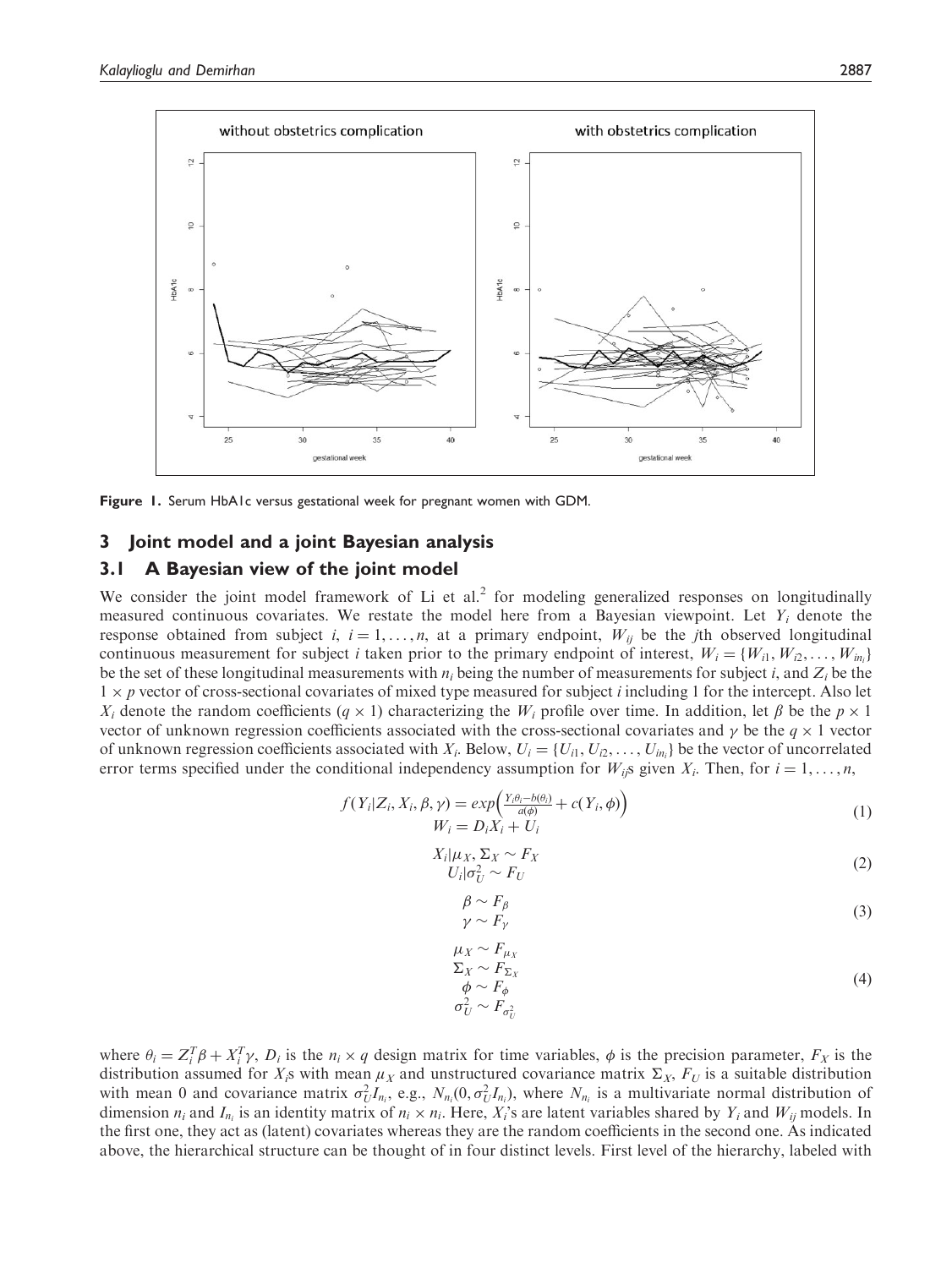(1), concerns with models for the observables (i.e.  $Y_i$  and  $W_i$  for  $i = 1, \ldots, N$ ) given the unobservables. Second level, labeled with (2), imposes distributional assumptions for the unobservables namely the random effects and the random errors. Level (3) serves either to incorporate any prior knowledge about the corresponding associations (in which case an informative prior emerges) or some initial distributional assumptions about them to start with in the absence of prior knowledge (in which case a noninformative prior emerges). Last level of the hierarchy, level labeled with (4), is where the prior distributions for the parameters of the distributions of the random terms are set up. Focus of our article is the variance and variance–covariance matrix priors in this level.

When the primary-endpoint-outcome,  $Y_i$ , is a continuous measurement, which is modeled by, e.g.,  $Y_i = Z_i^T \beta + X_i^T \gamma + \epsilon_i$ , where  $\epsilon_i$  are error terms that are independently and identically distributed with mean 0 and variance  $\sigma_{\epsilon}^2$ , total marginal variation in  $Y_i$  is given by  $Var(Y_i) = \gamma^T \Sigma_X \gamma + \sigma_{\epsilon}^2$ . That is, the constituents of the total variation in  $Y_i$  are variance and covariance terms in  $\Sigma_X$  as well as  $\sigma_{\epsilon}^2$ . Similarly, in the joint model, total marginal covariance in W<sub>i</sub> is given by  $Var(W_i) = D_i \Sigma_X D_i^T + \sigma_U^2 I_{n_i}$ . That is, the constituents of the total covariance in  $W_i$  are variance and covariance terms in  $\Sigma_X$  as well as  $\sigma_U^2$ . Impelled by the compositional feature of the total variations in the response variables as such, we propose joint a priori modeling for the error variances and the random effects variance–covariance matrix components.

## 3.2 A joint Bayesian analysis: Joint prior for error variance and random effects variance–covariance matrix

Commonplace in the Bayesian analysis of random effects models is to consider the (inverse-gamma, inverse-Wishart) pair as priors for error variances and random effects covariance matrix, respectively. The now-known pitfalls of the inverse-gamma prior should discourage the use of it as default variance prior for noninformative Bayesian analysis (see the seminal work of Gelman<sup>12</sup> and more recently Demirhan and Kalaylioglu<sup>6</sup>). Similarly, inverse-Wishart prior, which implies that variance priors along the diagonal have inverse-gamma distributions, may inherit the same drawbacks of inverse-gamma and thus should be used with care in practice. Moreover, inverse-Wishart is restrictive in the sense that it lacks parameters modeling the prior dependencies between the elements of a covariance matrix (Leonard and Hsu<sup>13</sup>). Most recently, Huang and Wand<sup>14</sup> proposed a family of priors for covariance matrices in which direct use of inverse-Wishart is avoided. Alternatively, a covariance or an inverse covariance matrix is decomposed and prior distributions are assigned to the resulting decompositions (e.g. see Chen and Dunson<sup>15</sup> and Cai and Dunson<sup>16</sup>). This is still an active research area and Cholesky, modified Cholesky, spectral decomposition, and variance-correlation decompositions have been studied to formulate covariance matrix priors. Once the entries of the triangular and diagonal matrices resulted from the decomposition are vectorized, univariate and multivariate prior distributions have been considered. Modified Cholesky decomposition is especially useful in dynamic models when covariance matrix entries are to be modeled conditional on covariates (see, e.g. Daniels and Pourahmadi<sup>17</sup>). Our interest lies in priors for unstructured covariance matrices and we consider the basic Cholesky decomposition, in particular, as a convenient choice. Variance–covariance matrix priors based on the basic Cholesky decomposition can be found in Frühwirth-Schnatter and Tüchler,<sup>18</sup> Tüchler,<sup>19</sup> and Congdon.<sup>20</sup> For an extensive account of decomposition-based variance–covariance matrix prior developments, refer to the references listed in Barnard et al.<sup>21</sup> In addition, for a complete history of covariance matrix modeling as well as the advantages of them in particular of Cholesky, refer to Pourahmadi.<sup>22</sup> Our proposed joint prior modeling approach for the error variances and the variance–covariance matrix components in the joint model in Section 3.1. requires Cholesky decomposition of the random effects variance–covariance matrix.

We utilize Cholesky method to decompose the random effects variance–covariance matrix as  $\Sigma_X = CC^T$ , where C is a lower triangular matrix, vectorize the diagonals and nonzero off-diagonals of C and denote the resulting column vectors by  $C_1$  and  $C_2$ , respectively, and eventually consider a joint prior distribution for  $(C_1^T, C_2^T, \sigma_{\epsilon}^2, \sigma_U^2)^T$  if the outcome variable is continuous and for  $(C_1^T, C_2^T, \sigma_U^2)^T$  if the outcome variable is either dichotomous or polychotomous. Ultimately, we consider a multivariate distribution for the vector of log-transformed error variances, log-transformed  $C_1$ , and untransformed  $C_2$ , in particular, G-MVLG, due to its advantages as a robust noninformative prior that are elucidated in Demirhan and Kalaylioglu.<sup>6</sup> Positive definiteness of  $\Sigma_X$  is ensured by imposing positive priors on  $C_1$  whereas those for  $C_2$  are left unconstrained. Assignment of positive priors is accomplished by considering unconstrained priors for log(C<sub>1</sub>). Finally,  $\Sigma_X$  and  $\sigma_U^2$  priors on level (4) above becomes,

$$
(\log(C_1), C_2, \log \phi, \log \sigma_U^2)^T \sim F_{(\delta, v, \lambda, \eta)}
$$
\n
$$
(5)
$$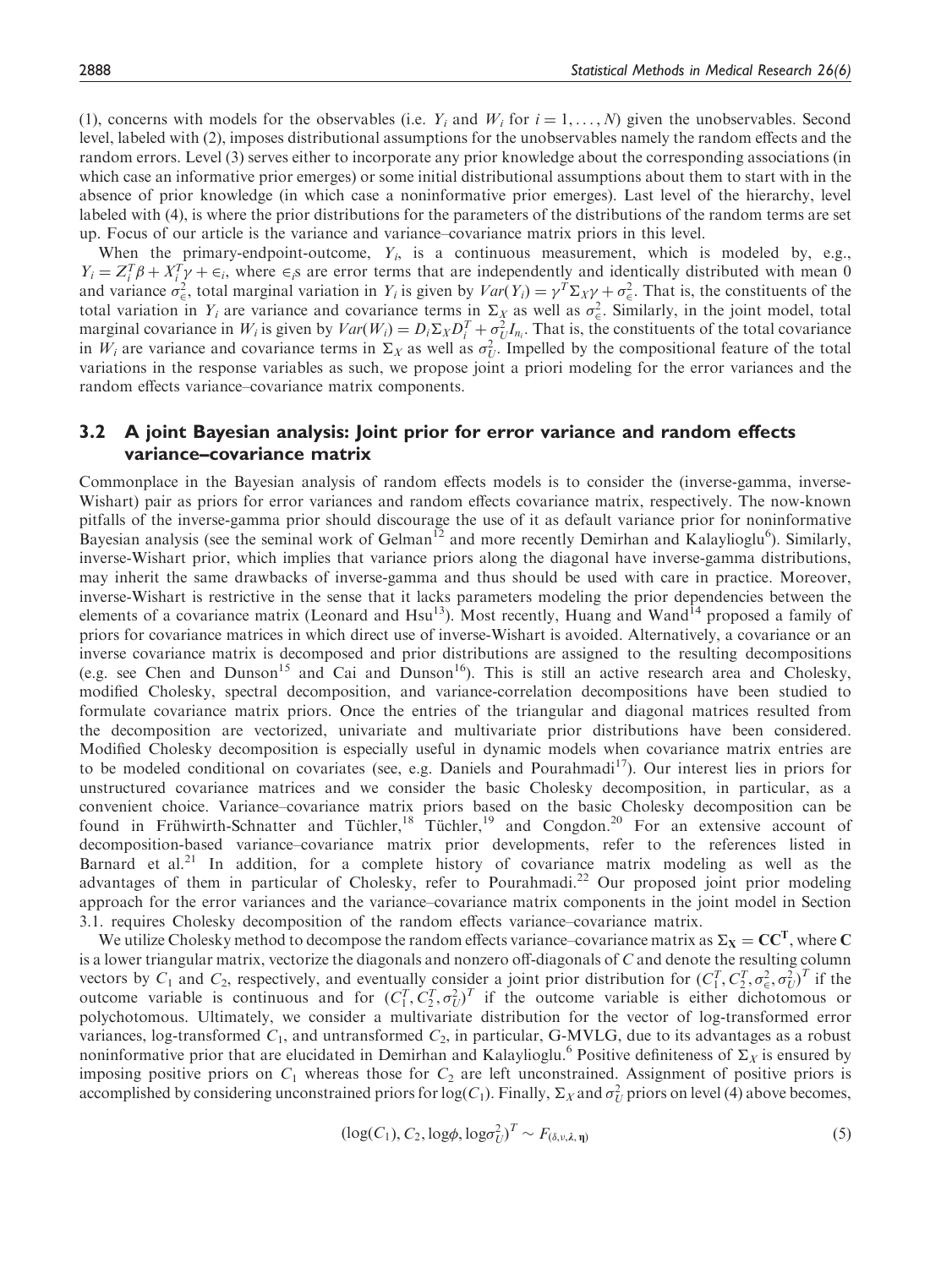where  $F_{(\delta,\nu,\lambda,\eta)}$  represents the G-MVLG distribution indexed by the positive parameter vector  $(\delta,\nu,\lambda,\eta)$ . Once the Gibbs algorithm produces Markov chains each of which is convergent to the corresponding marginal posterior distribution for each parameter in  $(\log(C_1), C_2, \log \sigma_U^2)^T$ , Markov chains for the components of  $\Sigma_X$ are obtained by the deterministic back transformation,

$$
\Sigma_{X,ll} = \sum_{r=1}^{l} c_{lr}^{2}
$$
  

$$
\Sigma_{X,kl} = \sum_{r=1}^{l} c_{kr} c_{lr},
$$
 (6)

where  $\Sigma_{X,\ell l}$  and  $\Sigma_{X,\ell l}$  are the variances and the covariances, respectively,  $c_{\ell l}$  are the diagonals of C and also the elements of  $C_1$ ,  $c_{kl}$  are the nonzero off-diagonals of C and also the elements of  $C_2$  for  $l = 1, \ldots, q, k = (l + 1), \ldots, q$ . Immediate benefits of the approach are (1) use of inverse-gamma and inverse-Wishart are avoided and (2) compositional feature of total variance is accounted for. For each  $\beta_i$ , a slightly flat normal prior is considered. Initial Gibbs runs with noninformative priors for  $\gamma_i$ 's resulted in long-lasting autocorrelations, which may be associated with an identifiability issue. To avoid identifiability problem related with  $\gamma$  coefficients, weakly informative priors are considered. For the variance parameters, independent priors (inverse-gamma or uniform, inverse-Wishart) and joint prior approach (based on G-MVLG) are considered as described earlier for comparative purposes. For each  $\mu_X$ , diffuse prior is used. For the fixed hyperparameters of all these prior distributions, see Section 3. Joint posterior distribution of model parameters and the latent variables for generalized Y is,

$$
f(\beta, \gamma, \phi, \sigma_U^2, \Sigma_X, \mu_X, X | Y, W, Z, D) \propto L(\beta, \gamma, \phi, \sigma_U^2, \Sigma_X, \mu_X | X, Y, W, Z, D) \times f_\beta(\beta) f_\gamma(\gamma) f_{\phi, \sigma_U^2, \Sigma_X}(\phi, \sigma_U^2, \Sigma_X)
$$

where  $f_{\beta}(\beta), f_{\gamma}(\gamma)$  and  $f_{\phi, \sigma_U^2, \Sigma_X}(\phi, \sigma_U^2, \Sigma_X)$  are priors and

$$
L(\beta, \gamma, \phi, \sigma_U^2, \Sigma_X, \mu_X | X, Y, W, Z, D) = f(Y | X, W, Z, D, \beta, \gamma, \phi) \times f(W | X, D, \sigma_U^2) f(X | \mu_X, \Sigma_X)
$$

is the complete data likelihood components of which are readily written out based on the model described in Section 3. Gibbs sampling via OpenBUGS is used to obtain the marginal posterior distributions of the parameters.

#### 4 Simulation study

In this simulation study, analysis with the proposed joint variance prior approach is examined and compared with the standard approach in terms of bias in and efficiency of posterior estimators. Aim of the simulation study is to investigate the following questions, in particular. Does joint variance approach improve posterior inference on regression coefficients ( $\beta$  and  $\gamma$ ) and variance components relative to the standard approach? How do they compare with respect to the sample size and the true association between the cross-sectional outcome and profile of the longitudinal covariate? Simulation experiment is controlled for sample size  $(n)$  and the strength of the aforementioned association ( $\gamma_1$  and  $\gamma_2$ ). Different scenarios encompassing moderate to large sample sizes  $(n = 250 \text{ and } n = 500)$  and positive to negative associations are studied. Our data producing mechanism resembles a natural setting and is as follows. Random effects  $X_i = (X_{i1}, X_{i2})$  for each  $i = 1, ..., n$  are generated from  $N_2(\mu_X, \Sigma_X)$ , where  $\mu_X = (0.5, 0.5)^T$  and  $\Sigma_X = \begin{pmatrix} 1 & -0.2 \\ -0.2 & 0.64 \end{pmatrix}$ . Given the random effects, each binary response  $Y_i$  is generated from a Bernoulli distribution with success probability  $p_i$ , where  $logit(p_i) = \beta + \gamma_1 X_{i1} + \gamma_2 X_{i2}$ . For  $(\gamma_1, \gamma_2)$ , three different scenarios are considered implying negative association  $(-3,-2)$ , positive association (3,2), and near-zero association (0.3,0.2) between the odds of  $Y_i = 1$  and the longitudinal profile of  $W_i$ . Two prevalence scenarios are considered for  $P(Y = 1)$  illustrating a rare medical problem  $(P(Y = 1) = 0.1)$  and a rather common problem  $(P(Y = 1) = 0.5)$ . True  $\beta$  corresponding to resulting six scenarios are given in Tables 1–6. Longitudinal covariates are generated from  $W_{ij} = X_{i1} + X_{i2}t_{ij} + U_{ij}$  for  $i = 1, \dots, n, j = 1, \dots, n_i$ , where  $t_{ij}$  is the time point at which  $W_{ij}$  is measured and  $U_{ij}^{iid} \sim N(0, \sigma_U^2)$ (iid = independently and identically distributed). The number of longitudinal measurements,  $n_i$ s, and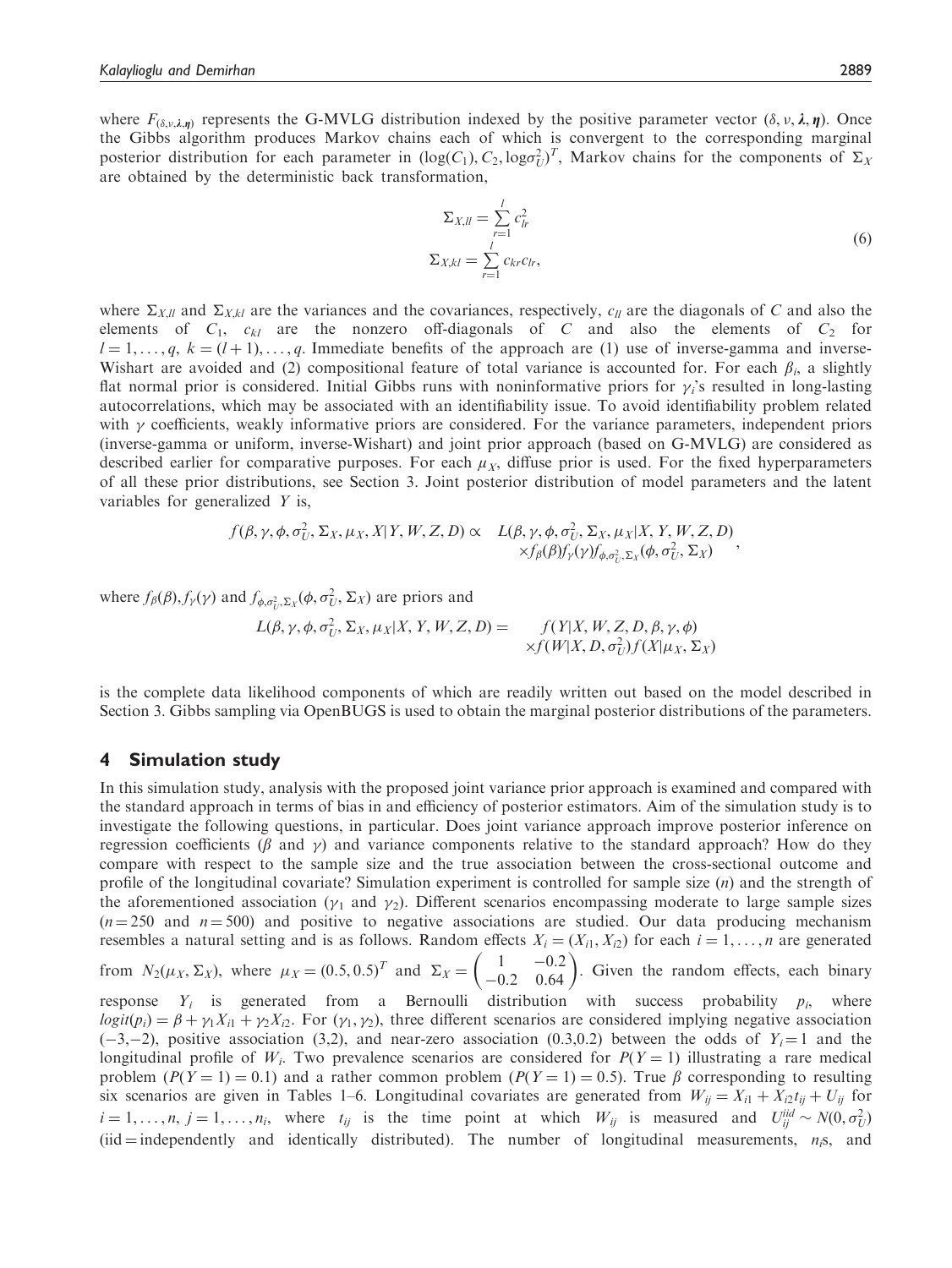|     | True parameter               | Relative bias |                  | Interquartile range |           | MC standard error |                  |
|-----|------------------------------|---------------|------------------|---------------------|-----------|-------------------|------------------|
| n   |                              | <b>G-MVLG</b> | (IG, <i>IN</i> ) | G-MVLG              | (IG, IVV) | <b>G-MVLG</b>     | (IG, <i>IW</i> ) |
| 250 | $\beta = -4.6$               | 0.129         | 0.143            | 1.724               | 1.752     | 1.314             | 1.317            |
|     | $y_1 = 3$                    | 0.167         | 0.194            | 1.318               | 1.352     | 0.931             | 0.943            |
|     | $v_2 = 2$                    | 0.106         | 0.119            | 0.845               | 0.855     | 0.708             | 0.705            |
|     | $\sigma_{II}^2 = 0.5$        | 0.005         | 0.011            | 0.035               | 0.036     | 0.027             | 0.027            |
|     | $Var(X_{i0}) = 1$            | 0.017         | $-0.026$         | 0.191               | 0.223     | 0.134             | 0.132            |
|     | $Var(X_{i1}) = 0.64$         | 0.019         | $-0.001$         | 0.079               | 0.077     | 0.055             | 0.054            |
|     | $Cov(X_{i0}, X_{i1}) = -0.2$ | 0.057         | 0.042            | 0.089               | 0.161     | 0.069             | 0.068            |
| 500 | $\beta = -4.6$               | 0.067         | 0.075            | 1.209               | 1.233     | 0.783             | 0.783            |
|     | $y_1 = 3$                    | 0.080         | 0.094            | 0.928               | 0.947     | 0.641             | 0.644            |
|     | $y_2 = 2$                    | 0.069         | 0.078            | 0.599               | 0.609     | 0.393             | 0.394            |
|     | $\sigma_{II}^2 = 0.5$        | 0.005         | 0.007            | 0.026               | 0.026     | 0.017             | 0.017            |
|     | $Var(X_{i0}) = 1$            | 0.0002        | $-0.021$         | 0.134               | 0.153     | 0.101             | 0.100            |
|     | $Var(X_{i1}) = 0.64$         | 0.024         | 0.014            | 0.056               | 0.055     | 0.042             | 0.041            |
|     | $Cov(X_{i0}, X_{i1}) = -0.2$ | $-0.019$      | $-0.025$         | 0.063               | 0.109     | 0.042             | 0.042            |

Table 1. Summary statistics for posterior medians.

Note: True P  $(Y = 1|X) = 0.1$ .

Table 2. Summary statistics for posterior medians.

|     | True parameter               | Relative bias |          | Interquartile range |          | MC standard error |                  |
|-----|------------------------------|---------------|----------|---------------------|----------|-------------------|------------------|
| n   |                              | <b>G-MVLG</b> | (IG, IW) | <b>G-MVLG</b>       | (IG, IW) | <b>G-MVLG</b>     | (IG, <i>IV</i> ) |
| 250 | $\beta = 0.3$                | 0.123         | 0.251    | 0.546               | 0.561    | 0.356             | 0.362            |
|     | $y_1 = -3$                   | 0.116         | 0.142    | 1.302               | 1.336    | 0.842             | 0.849            |
|     | $v_2 = -2$                   | 0.080         | 0.096    | 0.839               | 0.854    | 0.580             | 0.580            |
|     | $\sigma_{11}^2 = 0.5$        | 0.007         | 0.013    | 0.036               | 0.036    | 0.026             | 0.026            |
|     | $Var(X_{i0}) = 1$            | 0.012         | $-0.030$ | 0.190               | 0.226    | 0.130             | 0.127            |
|     | $Var(X_{i1}) = 0.64$         | 0.018         | $-0.001$ | 0.079               | 0.076    | 0.054             | 0.053            |
|     | $Cov(X_{i0}, X_{i1}) = -0.2$ | 0.054         | 0.039    | 0.089               | 0.162    | 0.068             | 0.067            |
| 500 | $\beta = 0.3$                | 0.074         | 0.137    | 0.387               | 0.395    | 0.272             | 0.276            |
|     | $y_1 = -3$                   | 0.091         | 0.105    | 0.969               | 0.987    | 0.703             | 0.715            |
|     | $v_2 = -2$                   | 0.049         | 0.058    | 0.613               | 0.621    | 0.431             | 0.436            |
|     | $\sigma_{II}^2 = 0.5$        | 0.005         | 0.008    | 0.026               | 0.026    | 0.017             | 0.017            |
|     | $Var(X_{i0}) = 1$            | $-0.001$      | $-0.022$ | 0.134               | 0.153    | 0.103             | 0.102            |
|     | $Var(X_{i1}) = 0.64$         | 0.024         | 0.014    | 0.056               | 0.055    | 0.042             | 0.042            |
|     | $Cov(X_{i0}, X_{i1}) = -0.2$ | $-0.015$      | $-0.022$ | 0.063               | 0.109    | 0.043             | 0.042            |

Note: True P  $(Y = I|X) = 0.1$ .

measurement times,  $t_{ij}$ s are obtained as follows: Mimicking the GDM study, a study period of 36 weeks is considered and  $n_i = 5$  time points are generated randomly from a discrete uniform distribution (1, 36) for all i (balanced). Then to produce imbalanced longitudinal data, each  $t_{ij}$  is made arbitrarily missing with probability 0.05. Simulations are repeated 100 times.

Priors are  $\beta \sim N(0, 100)$ ,  $(\gamma_1, \gamma_2)^T \sim N_2((0, 0)^T, 10I_2)$ , and  $\mu_X \sim N_2((0, 0)^T, 10I_2)$ . Each simulated dataset is analyzed using both of the approaches on variance parameters. In the first approach,  $1/\sigma_U^2 \sim Ga(2.02, 1.49)$  and  $\Sigma_X^{-1} \sim \text{Wishart}(R, 5.06)$ , where  $R = \begin{pmatrix} 0.88 & -0.3 \\ -0.3 & 0.67 \end{pmatrix}$  $R = \begin{pmatrix} 0.88 & -0.3 \\ -0.3 & 0.67 \end{pmatrix}$ . In the second approach,  $(\log(C_1), C_2, \log \sigma_U^2)^T \sim G - MVLG(\delta, \nu, \lambda, \eta)$ , where  $\delta = 0.3$ ,  $\nu = 1.42$ ,  $\lambda$  $(0.3, 0.3, 0.3, 0.4)^T$ , and  $\eta = (0.25, 0.35, 0.25, 0.1)^T$ . These hyperparameter values are chosen so that the two approaches impose similar degree of prior uncertainty on the variance parameters. For each approach, our OpenBUGS codes are run to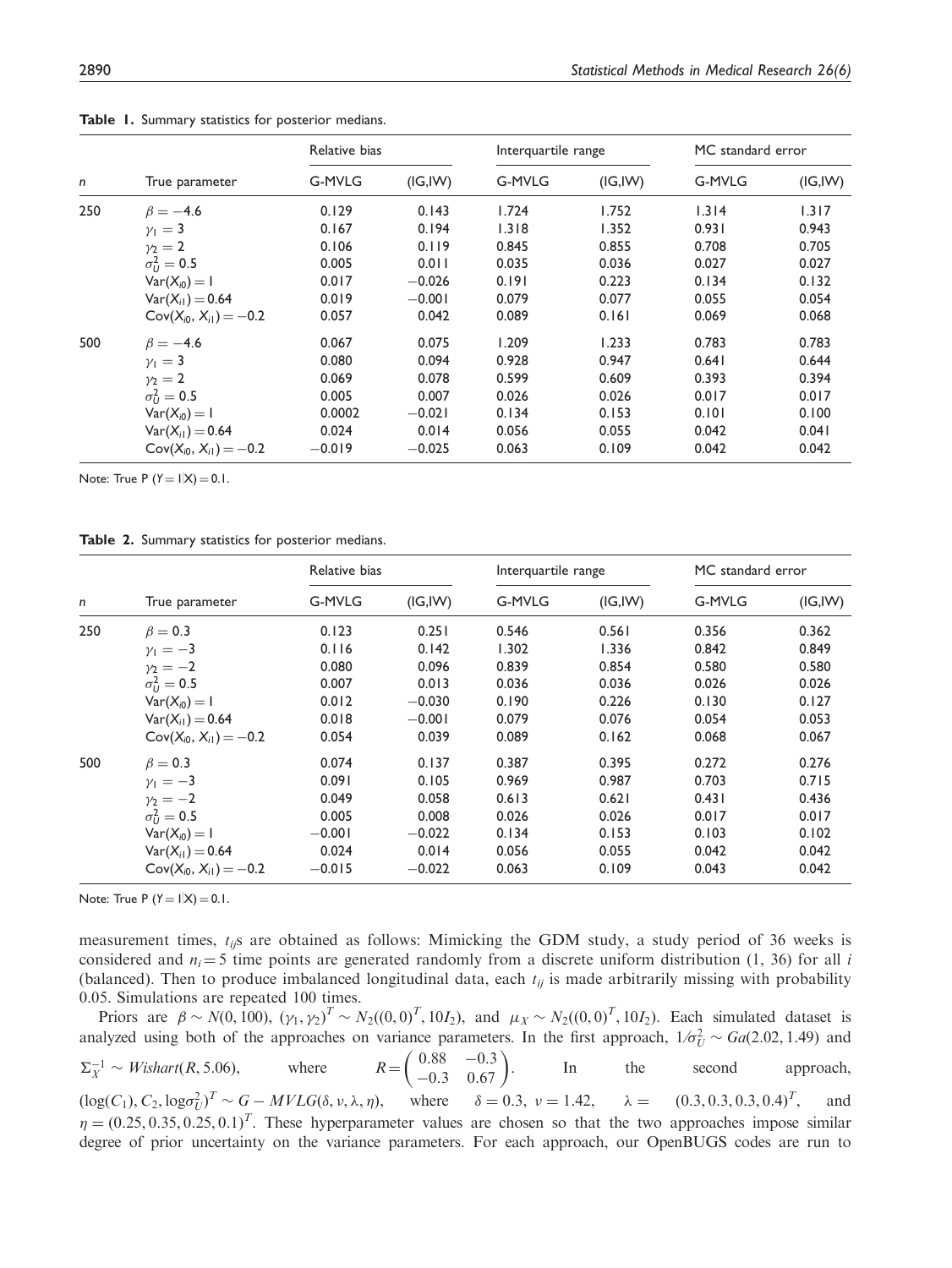Table 3. Summary statistics for posterior medians.

|              | True parameter               | Relative bias |          | Interquartile range |                  | MC standard error |                  |
|--------------|------------------------------|---------------|----------|---------------------|------------------|-------------------|------------------|
| $\mathsf{n}$ |                              | <b>G-MVLG</b> | (IG, IW) | G-MVLG              | (IG, <i>IN</i> ) | <b>G-MVLG</b>     | (IG, <i>IW</i> ) |
| 250          | $\beta = -2.5$               | 0.045         | 0.047    | 0.523               | 0.529            | 0.394             | 0.396            |
|              | $v_1 = 0.3$                  | 0.060         | 0.083    | 0.420               | 0.428            | 0.314             | 0.321            |
|              | $v_2 = 0.2$                  | $-0.121$      | $-0.107$ | 0.397               | 0.399            | 0.325             | 0.326            |
|              | $\sigma_{II}^2 = 0.5$        | 0.006         | 0.013    | 0.037               | 0.037            | 0.027             | 0.027            |
|              | $Var(X_{i0}) = 1$            | 0.009         | $-0.035$ | 0.194               | 0.235            | 0.139             | 0.136            |
|              | $Var(X_{i1}) = 0.64$         | 0.019         | $-0.000$ | 0.079               | 0.077            | 0.055             | 0.053            |
|              | $Cov(X_{i0}, X_{i1}) = -0.2$ | 0.070         | 0.056    | 0.090               | 0.167            | 0.070             | 0.068            |
| 500          | $\beta = -2.5$               | 0.019         | 0.020    | 0.351               | 0.353            | 0.260             | 0.262            |
|              | $\gamma_1 = 0.3$             | $-0.036$      | $-0.025$ | 0.282               | 0.285            | 0.211             | 0.215            |
|              | $v_2 = 0.2$                  | 0.024         | 0.033    | 0.273               | 0.274            | 0.186             | 0.187            |
|              | $\sigma_{II}^2 = 0.5$        | 0.000         | 0.003    | 0.025               | 0.026            | 0.020             | 0.020            |
|              | $Var(X_{i0}) = 1$            | $-0.000$      | $-0.022$ | 0.136               | 0.155            | 0.097             | 0.096            |
|              | $Var(X_{i1}) = 0.64$         | 0.003         | $-0.007$ | 0.055               | 0.054            | 0.042             | 0.042            |
|              | $Cov(X_{i0}, X_{i1}) = -0.2$ | $-0.005$      | $-0.012$ | 0.063               | 0.112            | 0.047             | 0.046            |

Note: True P  $(Y = 1|X) = 0.1$ .

Table 4. Summary statistics for posterior medians.

|     | True parameter               | Relative bias |                  | Interquartile range |                  | MC standard error |                  |
|-----|------------------------------|---------------|------------------|---------------------|------------------|-------------------|------------------|
| n   |                              | <b>G-MVLG</b> | (IG, <i>IN</i> ) | <b>G-MVLG</b>       | (IG, <i>IN</i> ) | <b>G-MVLG</b>     | (IG, <i>IV</i> ) |
| 250 | $\beta = -2.5$               | 0.148         | 0.169            | 1.085               | 1.109            | 0.688             | 0.685            |
|     | $y_1 = 3$                    | 0.186         | 0.213            | 1.332               | 1.370            | 0.839             | 0.839            |
|     | $y_2 = 2$                    | 0.116         | 0.131            | 0.827               | 0.843            | 0.501             | 0.497            |
|     | $\sigma_{II}^2 = 0.5$        | 0.011         | 0.017            | 0.036               | 0.036            | 0.027             | 0.027            |
|     | $Var(X_{i0}) = 1$            | $-0.033$      | $-0.075$         | 0.186               | 0.239            | 0.138             | 0.135            |
|     | $Var(X_{i1}) = 0.64$         | 0.014         | $-0.005$         | 0.079               | 0.077            | 0.052             | 0.051            |
|     | $Cov(X_{i0}, X_{i1}) = -0.2$ | $-0.028$      | $-0.040$         | 0.088               | 0.166            | 0.063             | 0.062            |
| 500 | $\beta = -2.5$               | 0.126         | 0.138            | 0.801               | 0.815            | 0.653             | 0.655            |
|     | $\gamma_1 = 3$               | 0.143         | 0.157            | 0.967               | 0.985            | 0.789             | 0.791            |
|     | $y_2 = 2$                    | 0.107         | 0.116            | 0.616               | 0.623            | 0.463             | 0.469            |
|     | $\sigma_{II}^2 = 0.5$        | 0.005         | 0.008            | 0.025               | 0.026            | 0.020             | 0.020            |
|     | $Var(X_{i0}) = 1$            | $-0.007$      | $-0.028$         | 0.134               | 0.156            | 0.104             | 0.103            |
|     | $Var(X_{i1}) = 0.64$         | 0.009         | $-0.002$         | 0.055               | 0.055            | 0.041             | 0.040            |
|     | $Cov(X_{i0}, X_{i1}) = -0.2$ | 0.011         | 0.003            | 0.062               | 0.112            | 0.040             | 0.040            |

Note: True P  $(Y = 1|X) = 0.5$ .

obtain two Markov chains. First 5000 iterations of each chain are discarded and every 10th of next 25,000 iterations are used for posterior calculations (thinning, chain size, and convergence were determined based on the autocorrelation plots, Monte Carlo (MC) standard errors, and estimated potential scale reduction factors (Gelman and Rubin<sup>23</sup>).

Posterior medians are used to estimate the parameters. We use posterior interquartile range as a measure of efficiency. G-MVLG and (inverse-gamma, inverse-Wishart)-based approaches are compared based on relative bias and posterior interquartile range. MC estimates of these quantities along with MC standard error estimates of posterior medians are given in Tables 1–6. In the tables, (inverse-gamma, inverse-Wishart) is denoted by (IG,IW). From the tables, we see that G-MVLG joint prior consistently leads to smaller relative bias and narrower interquartile range in response model coefficient estimators, the parameters of the main inferential concern. G-MVLG and (IG,IW) have comparable MC standard error estimates which makes the comparison of relative biases and interquartile ranges meaningful.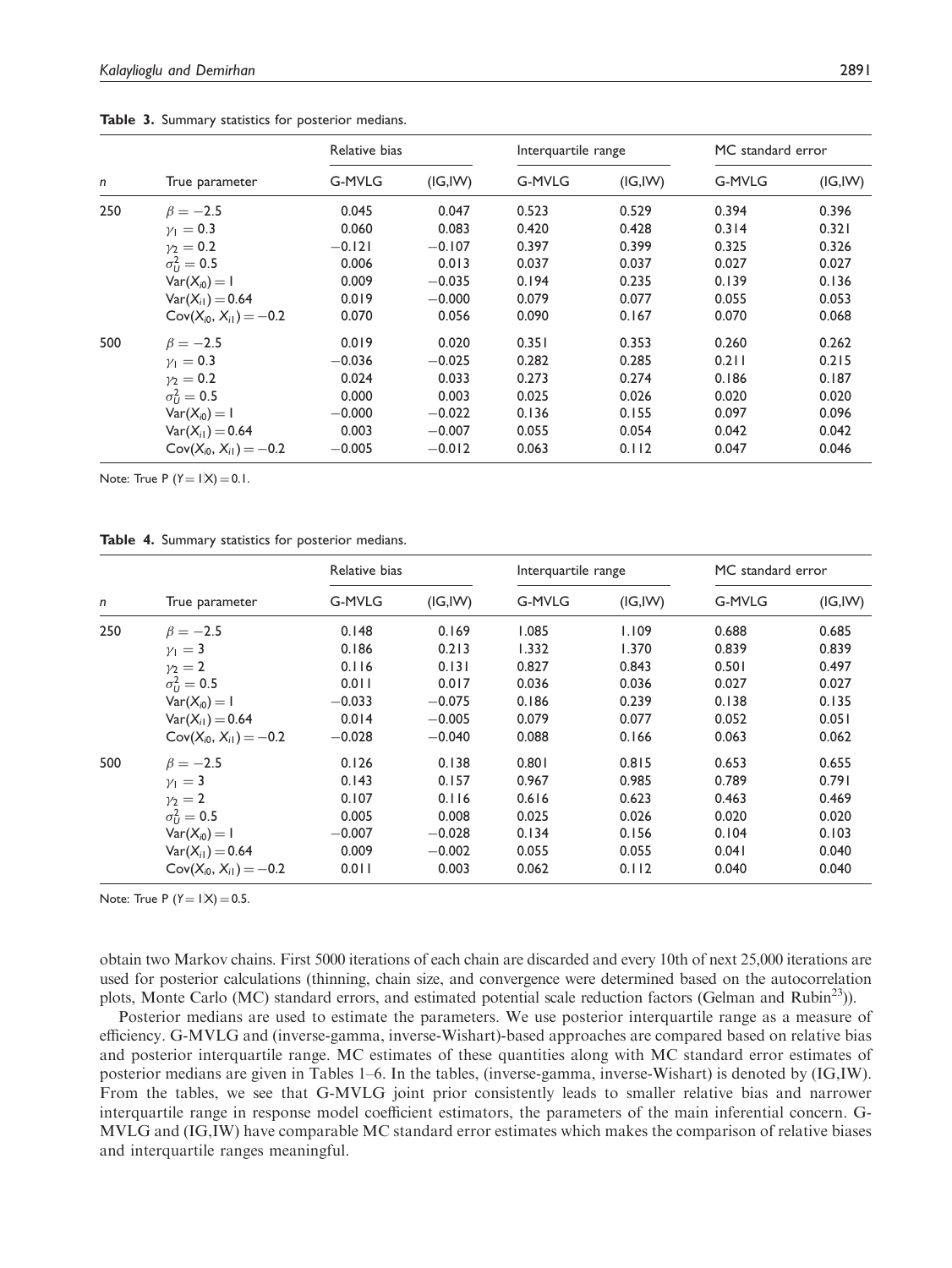|     | True parameter               | Relative bias |                  | Interquartile range |                  | MC standard error |                  |
|-----|------------------------------|---------------|------------------|---------------------|------------------|-------------------|------------------|
| n   |                              | <b>G-MVLG</b> | (IG, <i>IN</i> ) | <b>G-MVLG</b>       | (IG, <i>IN</i> ) | <b>G-MVLG</b>     | (IG, <i>IW</i> ) |
| 250 | $\beta = 2.5$                | 0.198         | 0.221            | 1.125               | 1.150            | 0.709             | 0.714            |
|     | $y_1 = -3$                   | 0.214         | 0.241            | 1.351               | 1.390            | 0.828             | 0.834            |
|     | $v_2 = -2$                   | 0.190         | 0.205            | 0.872               | 0.886            | 0.570             | 0.569            |
|     | $\sigma_{II}^2 = 0.5$        | 0.008         | 0.013            | 0.035               | 0.036            | 0.029             | 0.029            |
|     | $Var(X_{i0}) = 1$            | 0.006         | $-0.035$         | 0.189               | 0.222            | 0.123             | 0.119            |
|     | $Var(X_{i1}) = 0.64$         | 0.022         | 0.002            | 0.079               | 0.077            | 0.059             | 0.061            |
|     | $Cov(X_{i0}, X_{i1}) = -0.2$ | $-0.008$      | $-0.020$         | 0.088               | 0.158            | 0.058             | 0.060            |
| 500 | $\beta = 2.5$                | 0.075         | 0.088            | 0.757               | 0.772            | 0.508             | 0.511            |
|     | $y_1 = -3$                   | 0.099         | 0.114            | 0.918               | 0.940            | 0.634             | 0.634            |
|     | $v_2 = -2$                   | 0.069         | 0.079            | 0.585               | 0.595            | 0.414             | 0.418            |
|     | $\sigma_{II}^2 = 0.5$        | 0.005         | 0.008            | 0.026               | 0.026            | 0.017             | 0.017            |
|     | $Var(X_{i0}) = 1$            | 0.0001        | $-0.022$         | 0.135               | 0.153            | 0.101             | 0.099            |
|     | $Var(X_{i1}) = 0.64$         | 0.024         | 0.014            | 0.056               | 0.055            | 0.042             | 0.042            |
|     | $Cov(X_{i0}, X_{i1}) = -0.2$ | $-0.014$      | $-0.021$         | 0.063               | 0.109            | 0.042             | 0.042            |

Table 5. Summary statistics for posterior medians.

Note: True P  $(Y = 1|X) = 0.5$ .

Table 6. Summary statistics for posterior medians.

|     | True parameter               | Relative bias |                  | Interquartile range |                  | MC standard error |                  |
|-----|------------------------------|---------------|------------------|---------------------|------------------|-------------------|------------------|
| n   |                              | <b>G-MVLG</b> | (IG, <i>IN</i> ) | <b>G-MVLG</b>       | (IG, <i>IN</i> ) | <b>G-MVLG</b>     | (IG, <i>IV</i> ) |
| 250 | $\beta = -0.25$              | $-0.059$      | $-0.043$         | 0.267               | 0.268            | 0.192             | 0.194            |
|     | $y_1 = 0.3$                  | 0.108         | 0.128            | 0.253               | 0.260            | 0.207             | 0.212            |
|     | $v_2 = 0.2$                  | $-0.074$      | $-0.061$         | 0.236               | 0.236            | 0.183             | 0.183            |
|     | $\sigma_{11}^2 = 0.5$        | $-0.001$      | 0.005            | 0.036               | 0.036            | 0.031             | 0.031            |
|     | $Var(X_{i0}) = 1$            | $-0.015$      | $-0.059$         | 0.190               | 0.237            | 0.126             | 0.123            |
|     | $Var(X_{i1}) = 0.64$         | 0.020         | $-0.0003$        | 0.079               | 0.077            | 0.061             | 0.059            |
|     | $Cov(X_{i0}, X_{i1}) = -0.2$ | $-0.026$      | $-0.039$         | 0.089               | 0.165            | 0.063             | 0.061            |
| 500 | $\beta = -0.25$              | $-0.008$      | 0.0001           | 0.183               | 0.184            | 0.125             | 0.126            |
|     | $v_1 = 0.3$                  | $-0.058$      | $-0.048$         | 0.171               | 0.172            | 0.124             | 0.126            |
|     | $v_2 = 0.2$                  | 0.051         | 0.056            | 0.162               | 0.163            | 0.114             | 0.115            |
|     | $\sigma_{II}^2 = 0.5$        | 0.004         | 0.007            | 0.026               | 0.026            | 0.017             | 0.017            |
|     | $Var(X_{i0}) = 1$            | $-0.002$      | $-0.024$         | 0.135               | 0.156            | 0.103             | 0.102            |
|     | $Var(X_{i1}) = 0.64$         | 0.024         | 0.014            | 0.056               | 0.055            | 0.042             | 0.041            |
|     | $Cov(X_{i0}, X_{i1}) = -0.2$ | $-0.014$      | $-0.020$         | 0.063               | 0.110            | 0.042             | 0.042            |

Note: True P  $(Y = I|X) = 0.5$ .

# 5 Association between HbA1c and obstetric labor complication among women with diabetes mellitus

In this section, GDM dataset described in Section 2 is revisited. We model the data using the joint model and employ both standard and joint Bayesian approach for its analysis.

Number of longitudinal serum  $HbA1c$  measurements  $(n<sub>i</sub>)$  varying between only three and eight per subject, unaligned, and not having a particular functional form over the weeks (as seen in Figure 1) motivate a simple regression for the longitudinal model in (1) only with random intercept and slope terms. A generalized linear regression is used for the probability of OLC, in which longitudinal log serum HbA1c are accounted for by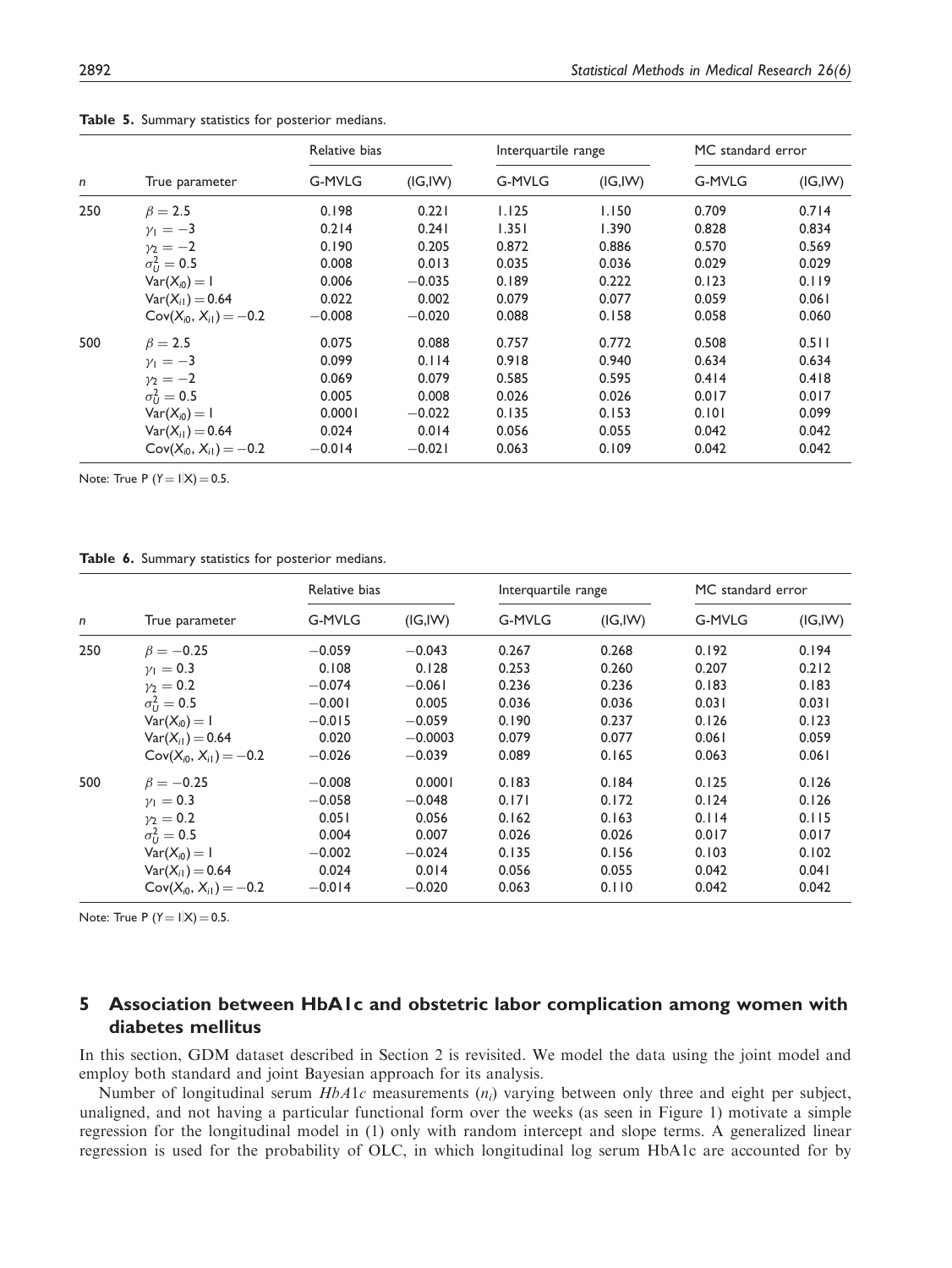including covariates that are the random coefficients from the longitudinal model. Hence, the mixed effects response models considered are,

$$
probit(P(OLC_i = 1 | covariates_i)) = \beta_1 + \beta_2 Age_i + \beta_3 BMI_i + \beta_4 P_i + \beta_5 GDMH_i
$$
  
+  $\beta_6 GDMFH_i + \beta_7 Hb13_i + \beta_8 MSH_i + \gamma_1 X_{i1} + \gamma_2 X_{i2}$   

$$
log(HbA1c_{ij}) = X_{i1} + X_{i2} \left(\frac{t_{ij} - \tilde{t}}{S_i}\right) + U_{ij}
$$

where  $\bar{t}$  and  $S_t$  are the mean and the standard deviation of all  $t_{ij}$ 's,  $i = 1, \ldots, 259, j = 1, \ldots, n_i$ . Here,  $\gamma_1$  and  $\gamma_2$  together represent the degree of association between the probability of OLC and the mother's log serum HbA1c profile over the gestation period. In particular,  $\gamma_2$  represents the association between the probability of OLC and the rate of change in log serum HbA1c in time and that being equal to 0 indicates OLC status is not related with the slope of mother's log serum  $HbA1c$  across the gestation.  $\gamma_1$ , on the other hand, represents the association between the probability of OLC and the mother's mean log serum HbA1c. Of the two, attention centers about the inference on  $\gamma_2$  as it tells whether the way the mother's log serum  $HbA1c$  changes across the gestational age can be used as a biomarker for OLC.

Probit link is preferred for computational benefits following Albert and Chib.<sup>24</sup> Since  $X_{i1}$  and  $X_{i2}$  are latent, one has to consider a population distribution for them, so that Gibbs sampling can integrate them out. For the data in which all the subjects exhibit a linear trend in a longitudinal plot, one can establish such a distribution by fitting individual regressions for each subject, collecting all the individual intercept and slope estimators together (i.e. estimators of  $X_{i1}$ 's and  $X_{i2}$ 's for  $i = 1,...,259$ ) and fit a distribution to those. For the data in which longitudinal profiles vary considerably across individuals, as in the dataset analyzed here, a reasonable population model is assumed instead such as a bivariate normal  $(N_2(\mu_X, \Sigma_X))$  or a bivariate  $t$  ( $t_2(\mu_X, \Sigma_X, 4)$ ).

Priors are  $\beta_1 \sim N(0, 100)$ ,  $\beta_p \sim N(0, 10^3)$  for  $p = 2, ..., 8$ ,  $\gamma_q \sim N(0, 10)$  for  $q = 1, 2,$  and  $\mu_X \sim N_2((0,0)^T, 100I_2)$ .  $\beta_1$  is assigned a slightly more informative prior as our initial Gibbs runs indicated a large autocorrelation on earlier lags, which may be due to an identifiability issue in the sample. For the usual independent priors for the error variance and the random effects covariance matrix,  $1/\sigma_U^2 \sim Ga(0.01, 0.01)$  and  $\Sigma_X^{-1} \sim \text{Wishart}(0.001I_2, 2)$ . For joint variance prior  $(\log(C_1), C_2, \log \sigma_U^2)^T \sim G - \text{MVLG}(0.7, 1.42, \lambda, \eta)$  with  $\lambda = (0.3, 0.3, 0.3, 0.4)^T$ ,  $\eta = (0.25, 0.35, 0.25, 0.1)^T$ . Both of these priors are slightly noninformative and parameters are selected, so that they have similar uncertainty on the variance components. Convergence is ensured and the pseudo-convergence is avoided by running one long chain (as advised by Brooks et al.<sup>25</sup>). First, 75,000 iterations are burnt and every 50th of next 925,000 iterations resulting in 18,500 iterations in total are hired for the posterior inference. A sample OpenBUGS code for G-MVLG is provided below.

Posterior means and the 95% quantile-based posterior intervals for the probit regression coefficients are given in Table 7. First column lists the covariates.  $X_1$  and  $X_2$  are the mean  $HbA1c$  (intercept of the  $HbA1c$  process) and change in  $HbA1c$  (slope of the  $HbA1c$  process), respectively. Accordingly, average  $HbA1c$  level during the gestation period is positively associated with probability of OLC (neither of the related 95% posterior intervals encompass zero), adjusted for the other factors. Also, we see that posterior inference obtained from Bayesian

|                  | Joint variance prior (G-MVLG)     |                                      | Independent variance priors (IG,IW) |                                      |  |  |
|------------------|-----------------------------------|--------------------------------------|-------------------------------------|--------------------------------------|--|--|
| Covariates       | $X_i^T \sim N_2(\mu_X, \Sigma_X)$ | $X_i^T \sim t_2(\mu_X, \Sigma_X, 4)$ | $X_i^T \sim N_2(\mu_X, \Sigma_X)$   | $X_i^T \sim t_2(\mu_X, \Sigma_X, 4)$ |  |  |
| Intercept        | $-7.81$ ( $-13.50, -2.51$ )       | $-7.69$ ( $-13.13, -2.44$ )          | $-9.93$ ( $-17.28$ , $-2.84$ )      | $-9.84$ ( $-17.83$ , $-2.79$ )       |  |  |
| Age              | $0.002$ (-0.06, 0.06)             | $0.003$ (-0.06, 0.06)                | $-0.003$ ( $-0.07$ , 0.06)          | $0.0007$ (-0.07, 0.07)               |  |  |
| BMI              | $0.003$ (-0.06, 0.06)             | $0.004$ (-0.06, 0.07)                | $0.006$ (-0.07, 0.08)               | $0.006$ (-0.07, 0.08)                |  |  |
| Parity           | $0.23$ (-0.02, 0.50)              | $0.23$ (-0.02, 0.49)                 | $0.26$ (-0.02, 0.55)                | $0.26$ (-0.03, 0.56)                 |  |  |
| <b>GDMH</b>      | $0.43$ (-0.20, 1.05)              | $0.43$ (-0.20, 1.06)                 | $0.54$ (-0.14, 1.24)                | $0.55$ (-0.16, 1.26)                 |  |  |
| <b>GDMFH</b>     | $0.08$ (-0.66, 0.78)              | $0.08$ (-0.64, 0.79)                 | $0.05$ (-0.76, 0.82)                | $0.05$ (-0.78, 0.84)                 |  |  |
| Hb <sub>13</sub> | $0.52$ (-0.09, 1.15)              | $0.52$ (-0.11, 1.14)                 | $0.56$ (-0.11, 1.28)                | $0.58$ (-0.10, 1.31)                 |  |  |
| <b>MSH</b>       | $-1.35$ ( $-2.66, -0.26$ )        | $-1.35$ (-2.62, -0.25)               | $-1.46$ (-2.89, -0.28)              | $-1.48$ (-2.89, -0.28)               |  |  |
| $X_{\perp}$      | 3.44(0.73, 6.39)                  | $3.34$ (0.68, 6.14)                  | $4.60$ (0.77, 8.50)                 | 4.47(0.65, 8.72)                     |  |  |
| $X_2$            | $0.37$ (-5.83, 6.50)              | $0.68$ (-5.65, 6.79)                 | $0.85$ (-5.37, 7.14)                | $0.92$ (-5.39, 7.52)                 |  |  |

Table 7. Posterior means and the 95% posterior intervals of the coefficients.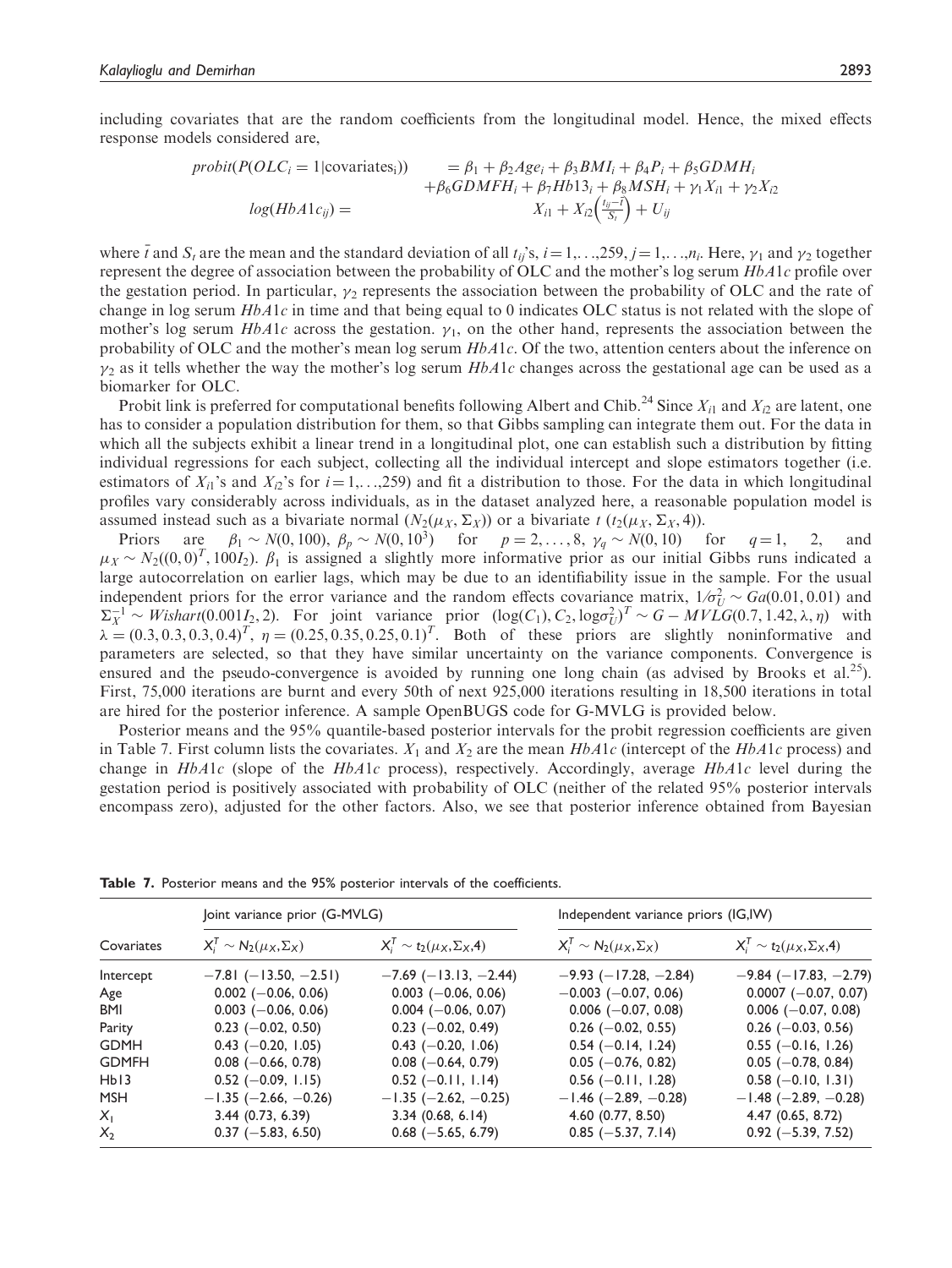analysis with joint variance priors and that with independent variance priors are similar with one notable difference: length of the posterior intervals obtained from the former approach is invariably shorter than the latter.

Conditional independence of  $W_{ij}$ 's is tested through testing independence of  $U_{ij}$ 's. Wald–Wolfowitz runs test of randomness is used and p values are 0.56 and 0.91 for models with  $X_i^T \sim N_2(\mu_X, \Sigma_X)$  and  $X_i^T \sim t_2(\mu_X, \Sigma_X, 4)$ , respectively, indicating no evidence against the conditional independence assumption.

```
#Prior modeling for
#(log(C1), C2, log(sigma2u)) \sim G-MVLG(detta, nu,lambdaas,mus).#Below (theta[1],theta[2],theta[3],theta[4]) =
# (log(C1),C2,log(sigma2u))
auu < -1/sigma2u
sigma2u < - exp(theta[4])invcovx[1:2,1:2] < -inverse(covx[1:2,1:2])covx[1,1] < - sigma2.11
covx[1,2] < - sigma2.12
covx[2,1] < - sigma2.12
covx[2,2] < - sigma2.22
#for positive definitness of covx
sigma2.11 < -111 * 111sigma2.12 < - l21 * l11
sigma2.22 < -121*121 + 122*122111 < - \exp(\text{theta}[1])121 < - theta[2]
122 < - \exp(\text{theta}[3])theta[1] \sim dflat()
theta[2] \sim dflat()
theta[3] \sim dflat()
theta[4] \sim dflat()
dummy <-0dummy \sim dloglik(phi)
#G-MVLG log(pdf); D is a finite upper bound approximating
#the infinite series in the pdf.
phi < -nu * log(detta) + log(sum(v[1:D]))for(i in 1: D) {
v[i] < - (v1[i] / v2[i]) * v3[i]v1[i] < -pow((1-delta),nu) * (mus[1])* pow(lambdas[1],-nu-i)) * (mus[2]
* pow(lambdas[2],-nu-i)) * (mus[3]
* pow(lambdas[3],-nu-i)) * (mus[4]
* pow(lambdas[4],-nu-i))
v2[i] < - (pow(exp(loggam(nu+i)),3)
* exp(loggam(nu)) * exp(logfact(i)))
v3[i] < - exp((nu+i) * (mus[1]*theta[1])+mus[2]*theta[2] +mus[3]*theta[3]
+mus[4]*theta[4]) - ((1/lambdas[1])
* exp(mus[1]*theta[1]) + (1/lambdas[2])
* exp(mus[2]*theta[2]) + (1/lambdas[3])
* exp(mus[3]*theta[3]) + (1/lambdas[4])
* exp(mus[4]*theta[4])))}
```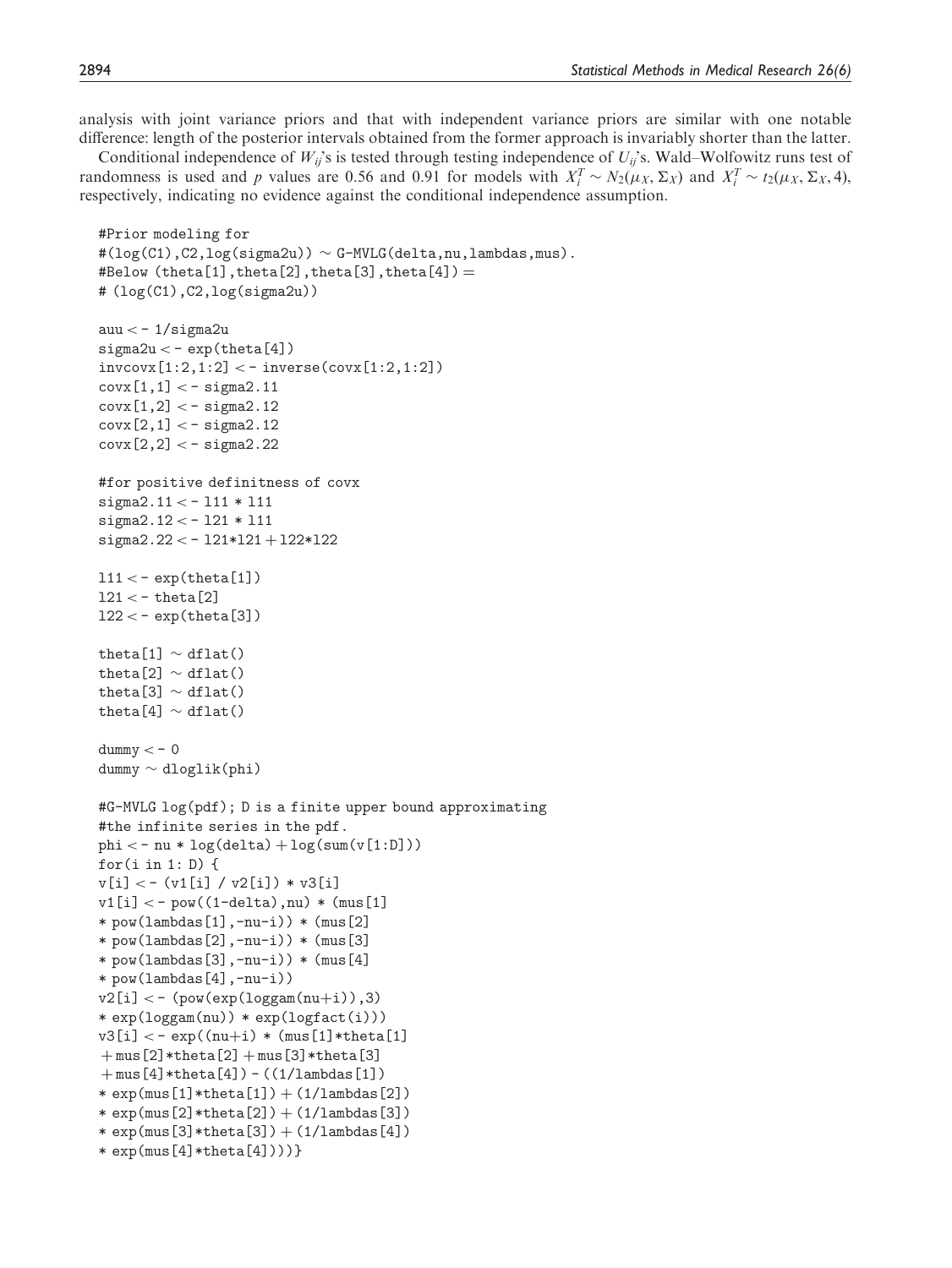## 6 Conclusion

In this article, we have proposed modeling the variance components of a random effects model a priori jointly. Simulation experiment revealed that proposed approach has better posterior qualities compared with standard Bayesian analysis. This is also reflected in the application section. Our approach provides a nonconjugate alternative for prior modeling of variance parameters in random effects models. G-MVLG probability density function is a nonstandard one, requires an infinite series (see Demirhan and Hamurkaroglu<sup>7</sup>), and not readily available in OpenBUGS. However, it can be coded using zeros trick as seen in the application section. Computational complexities may arise if the dimension of the vector of variance components to be modeled jointly is large, which may be the case, e.g., when  $W_{ii}$  model is a polynomial of a large order. Given the advantages (reduced bias, improved efficiency, and easy coding), it, nevertheless, seems to be a suitable prior modeling for variance and covariance components especially when the dimension of random/latent terms is moderate. Extension of the joint Bayesian approach pursued herein to the analysis of response measured at a primary endpoint and multiple longitudinal covariates of mixed type should be straightforward. The idea presented here can easily be extended to a wider class of random effects models.

## Declaration of conflicting interests

The author(s) declared no potential conflicts of interest with respect to the research, authorship, and/or publication of this article.

## Funding

The author(s) received no financial support for the research, authorship, and/or publication of this article.

## **References**

- 1. Wang CY, Wang N and Wang S. Regression analysis when covariates are regression parameters of a random effects model for observed longitudinal measurements. Biometrics 2000; 56: 487–495.
- 2. Li E, Zhang D and Davidian M. Conditional estimation for generalized linear models when covariates are subject-specific parameters in a mixed model for longitudinal measurements. Biometrics 2004; 60: 1–7.
- 3. Li E, Wang N and Wang NY. Joint models for a primary endpoint and multiple longitudinal covariate processes. Biometrics 2007; 63: 1068–1078.
- 4. Li E, Zhang D and Davidian M. Likelihood and pseudo-likelihood methods for semiparametric joint models for a primary endpoint and longitudinal data. Comput Stat Data Anal 2007; 51: 5776–5790.
- 5. Horrocks J and van den Heuvel MJ. Prediction of pregnancy: A joint model for longitudinal and binary data. Bayesian Anal 2009; 4: 523–538.
- 6. Demirhan H and Kalaylioglu Z. Joint prior distributions for variance parameters in Bayesian analysis of normal hierarchical models. *J Multivariate Anal* 2014; 15: 163-174.
- 7. Demirhan H and Hamurkaroglu C. On a multivariate log-gamma distribution and the use of the distribution in Bayesian analysis. J Stat Plan Inference 2011; 141: 1141–1152.
- 8. Sowers MR, Finkelstein J, Ettinger B, et al. The association of endogenous hormone concentrations and bone mineral density measures in pre- and peri-menopausal women of four ethnic groups: SWAN. Osteoporosis Int 2003; 14: 44–52.
- 9. Omenn GS, Goodman GE, Thornquist MD, et al. Effects of a combination of beta-carotene and vitamin A on lung cancer and cardiovascular disease. NEJM 1996; 334: 1150–1155.
- 10. Omenn GS, Goodman GE, Thornquist MD, et al. Risk factors for lung cancer and for intervention effects in CARET, the beta-carotene and Retinol Efficacy Trial. JNCI 1996; 88: 1550–1559.
- 11. Goodman GE, Thornquist MD, Balmes J, et al. The beta-carotene and retinol efficacy trial: Incidence of lung cancer and cardiovascular disease mortality during 6-year follow-up after stopping b-carotene and retinol supplements. JNCI 2004; 96: 1743–1750.
- 12. Gelman A. Prior distributions for variance parameters in hierarchical models. Bayesian Anal 2006; 1: 515–553.
- 13. Leonard T and Hsu JSJ. Bayesian inference for a covariance matrix. Ann Stat 1992; 20: 1669–1696.
- 14. Huang A and Wand MP. Simple marginally noninformative prior distributions for covariance matrices. Bayesian Anal 2013; 8: 439–452.
- 15. Chen Z and Dunson DB. Random effects selection in linear mixed models. Biometrics 2003; 59: 762–769.
- 16. Cai B and Dunson DB. Bayesian covariance selection in generalized linear mixed models. Biometrics 2006; 62: 446–457.
- 17. Daniels MJ and Pourahmadi M. Bayesian analysis of covariance matrices and dynamic models for longitudinal data. Biometrika 2002; 89: 553–566.
- 18. Frühwirth-Schnatter S and Tüchler R. Bayesian parsimonious covariance estimation for hierarchical linear mixed models. Stat Comput 2008; 18: 1–13.